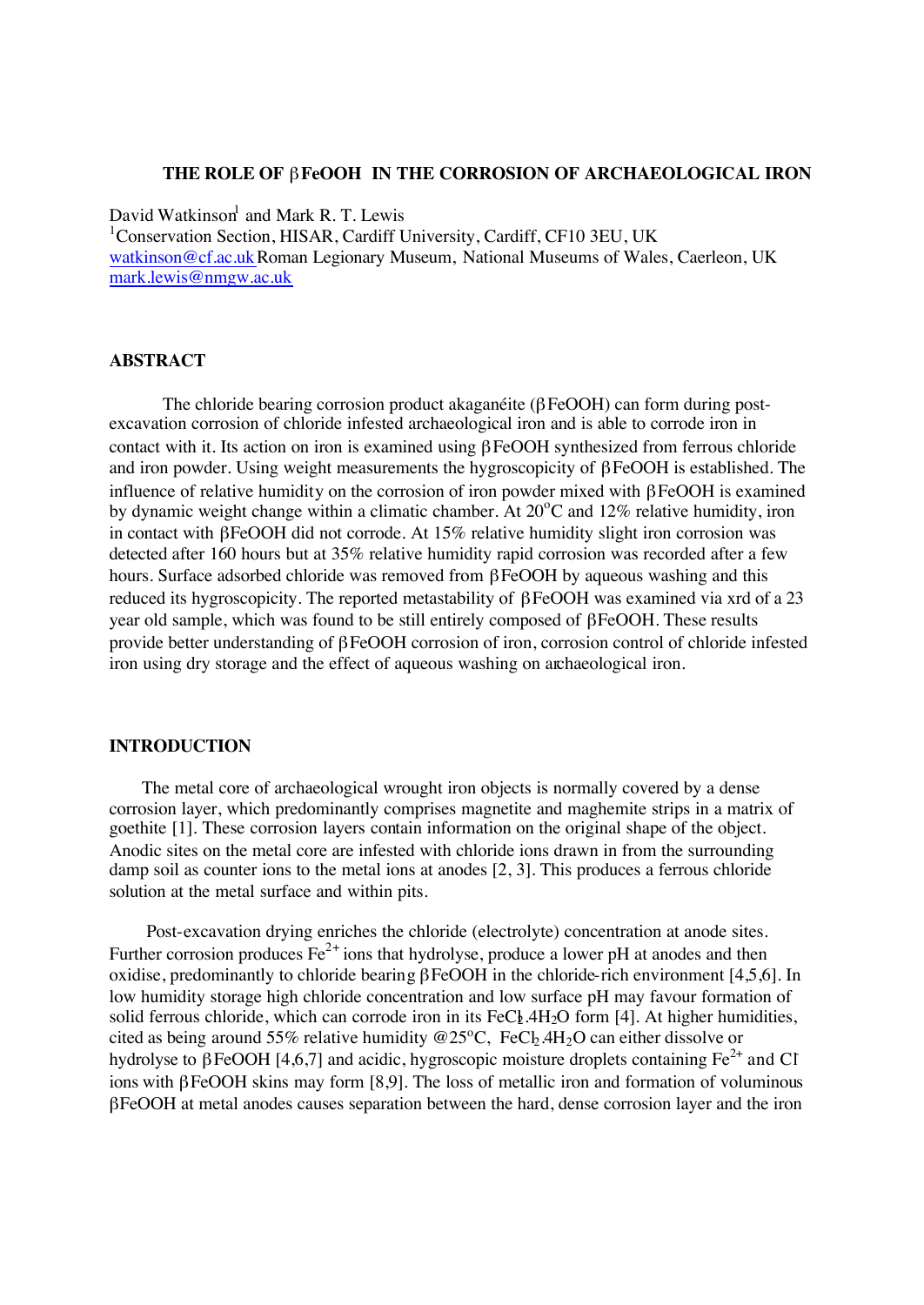core [8,9]. The resulting cracked, spalling, acid-ridden chloride-rich object is of no use for interpretative purposes and is highly unstable.

Archaeological conservators seek to arrest corrosion of iron and often use aqueous washing methods in attempts to remove chloride ions and other soluble corrosion accelerators from iron objects [2,10,11]. The chloride extraction efficiency of the various wash methods is difficult to predict and they are rarely 100% efficient [10]. Turgoose [4] hypothesised that βFeOOH formed on archaeological objects could cause the corrosion of iron in contact with it. The influence of atmospheric humidity on this corrosion process is important for conservators who wish to control corrosion of archaeological iron by the use of desiccated storage environments. It is also important to know what effect aqueous wash treatments have on the chloride contained by βFeOOH and to assess how this influences its corrosion capacity. This paper reveals information about the hygroscopic nature of βFeOOH, its stability and its effect on the corrosion of iron as a function of relative humidity.

# **ßFeOOH: formation, structure and chloride content**

βFeOOH forms in chloride rich environments and has chloride ions adsorbed onto its surface and within the tunnels of its hollandite (BaMnO<sub>16</sub>) structure [12,13,14,15]. The synthesis method controls particle size and determines the βFeOOH chloride content [16], which has been reported as being from 1.3% to 17% by weight [13,15,17]. Natural βFeOOH can contain less chloride (0.3% to 5% by weight) than synthetic βFeOOH [18]. Water is located within the tunnels of βFeOOH and is chemisorbed and physisorbed onto its outer surface via oxygen and hydroxyl groups on the predominant crystal face [19,20]. The polar nature of βFeOOH is thought to make it hygroscopic enough to form a thin film of water below 44%RH, causing continued corrosion of iron that is in contact with it [4]. Consequently, it is important to know how both humidity and surface chloride influence water adsorption on βFeOOH and how this adsorption affects iron in contact with it. Aqueous washing of βFeOOH is thought to exchange OH- from water for Cl on its surface [21], but not for Cl in the tunnel structure [22]. The influence of washing on chloride retention in βFeOOH merits examination. Of further importance is a reported 25 years metastability of βFeOOH with the potential to release tunnel-bound chloride for further, cyclic, corrosion of iron in contact with it [23].

# **EXPERIMENTAL**

 $\beta$ FeOOH was synthesized by mixing FeCl.4H<sub>2</sub>O with an equal mass of iron powder at 92.5% relative humidity, maintained by saturated sodium carbonate solution at  $25^{\circ}$ C for 3 months. All iron powder used in the synthesis and reported tests was BDH GPR™ reduced by hydrogen. This method of βFeOOH synthesis approximated to how it might form on archaeological artifacts, unlike the more common laboratory synthesis path involving FeCl<sub>3</sub> hydrolysis [13,15]. Assay by xrd confirmed βFeOOH as the only crystalline corrosion product. Experimental work examined the response of βFeOOH and iron/βFeOOH mixtures to relative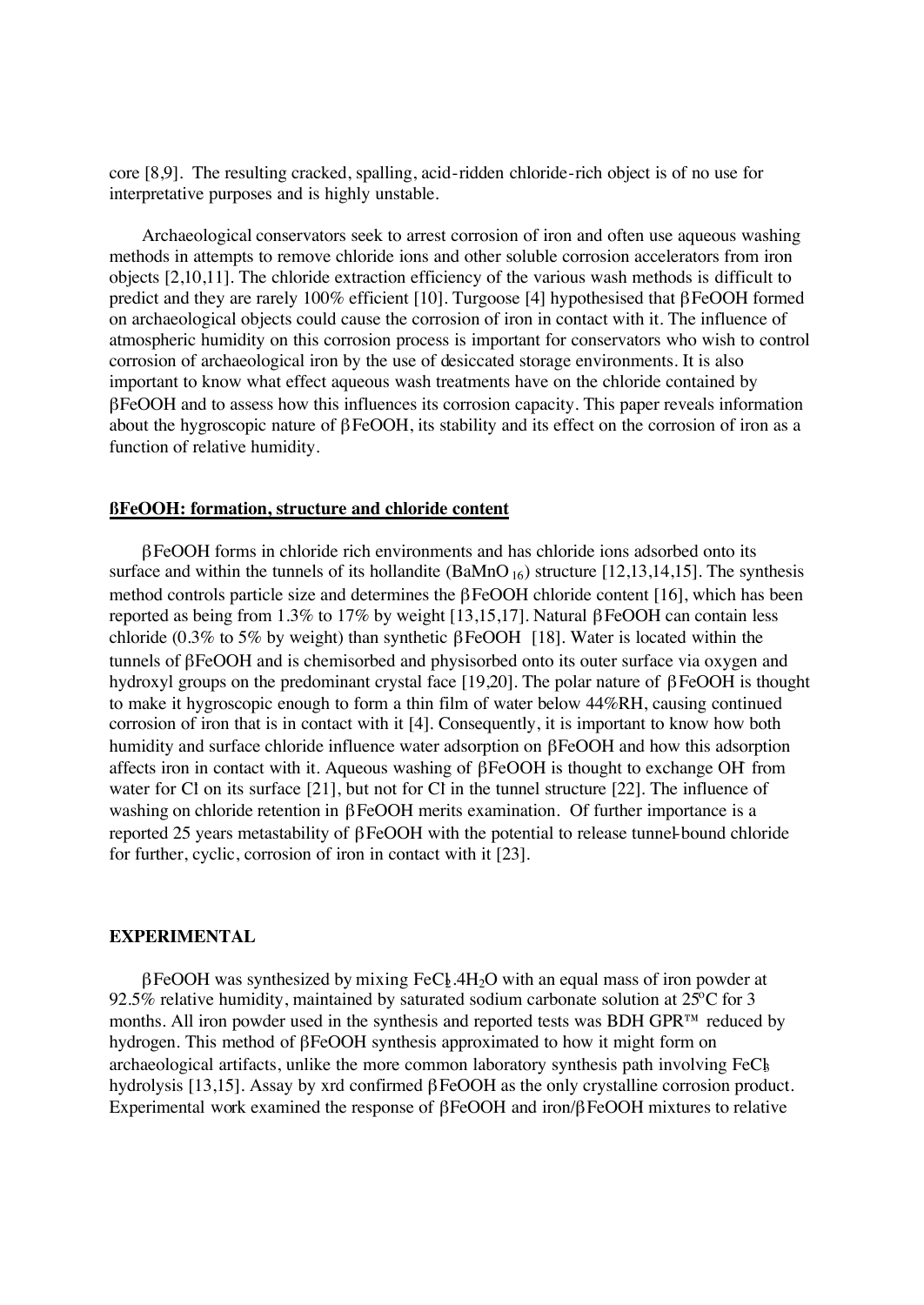humidity by dynamic monitoring of sample weight, whist maintaining relative humidity at fixed values ( $+1\%$ ) using a Votsch<sup>TM</sup> climatic chamber combined with a Mettler<sup>TM</sup> AJ100 balance. Temperature was standardized to 20°C throughout all climatic chamber experiments to allow for conversion from relative to specific humidity if this was later required. Data were logged to file at 5-minute intervals. The focus of these investigations was to establish hygroscopic and corrosion trends, rather than absolute mass values for the chemical changes occurring. Initial and final masses were recorded in each instance but the precise contributions to mass change from corrosion and hygroscopicity are not considered here. IR Spectra, X-Ray Diffraction and macro and microscopic visual appearance were used to identify reaction products.

The response of βFeOOH to extremes of relative humidity was examined to determine the extent of its hygroscopicity. βFeOOH was conditioned to 41% relative humidity and then 2g of this was placed on the balance in the climatic chamber, which was set to 80% relative humidity. This relative humidity was similar to an aggressive storage environment for archaeological iron and was also towards the upper limit of safe exposure for the balance. Adsorption of water by βFeOOH was significant within an hour and was complete at 700 minutes (Figure 1). Desorption of βFeOOH from 80% to 18% relative humidity occurred within 250 minutes for the bulk of the water that it contained, but then slowed and was still incomplete when the experiment was terminated at 4000 minutes (Figure 1). These results show how any significant change in ambient relative humidity will fairly quickly be reflected in the moisture content of βFeOOH. However, once βFeOOH has dried significantly it is difficult for it to lose its remaining water and reach equilibrium with the prevailing low relative humidity.



**Figure 1.** Adsorption curve for 2g βFeOOH conditioned to 41% relative humidity and placed in 80% relative humidity. Desorption curve for βFeOOH conditioned to 80% relative humidity, weighing 2.257g, and placed in 18% relative humidity. This is incomplete at the termination of the experiment.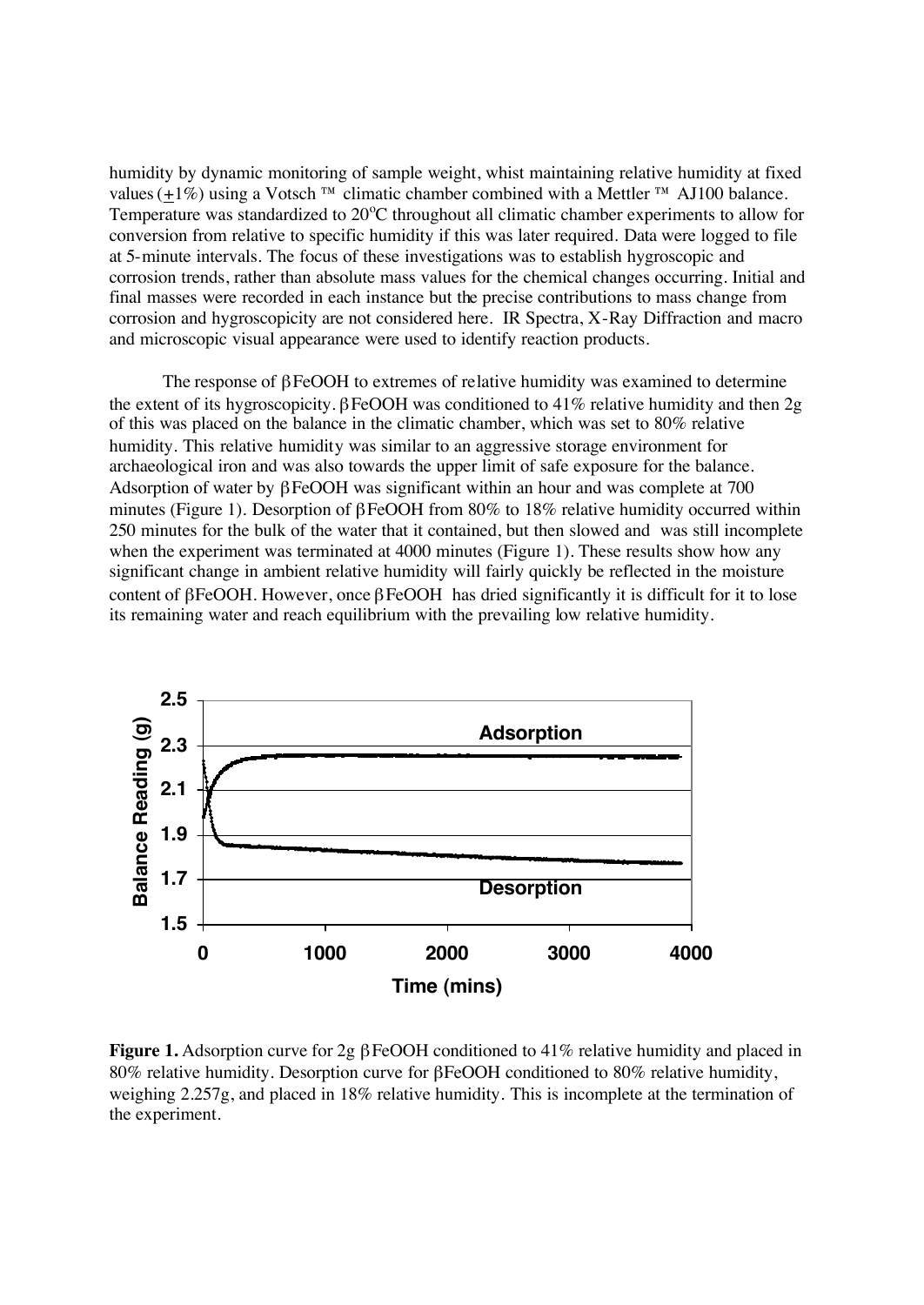# **Hygroscopicity of beta-FeOOH and corrosion of iron**

Corrosion of iron powder in the presence of βFeOOH was examined at low humidity to investigate the potentially aggressive role ofβFeOOH in the post excavation corrosion of wrought iron. Due to its polar make-up βFeOOH has been suspected of attracting water capable of acting as electrolyte with its reservoir of chloride ions [4]. Four test samples containing 2g of βFeOOH equilibrated to 41% relative humidity were each mixed with 2g of iron powder using a clean spatula, which caused some loss of both iron powder and βFeOOH to the spatula. The resulting mixtures were exposed to environments of 35%, 21%, 15% and 12% relative humidity for periods of one week. This range of relative humidities was chosen to examine reaction of βFeOOH in relative humidities typical for controlled desiccated storage environments for chloride infested archaeological iron. Storage environments within closed containers desiccated with freshly regenerated silica gel may be around 10% relative humidity or less. With time, air exchange and the moisture reservoir capacity of silica gel will mean systems often above 25% relative humidity.

Initially the 41% relative humidity conditioned βFeOOH rapidly loses weight as it seeks to equilibrate with the 12% relative humidity, then it slowly loses water until it achieves equilibrium at 9000 minutes (Figure 2). Thereafter there is no weight change. At this point the environment is too dry for βFeOOH to form an electrolyte to support corrosion of iron powder in contact with it, so there is no weight gain due to corrosion. In contrast, at 35% relative humidity no loss in weight of the sample is recorded (Figure 3). The iron corrodes almost immediately producing a weight gain, which obscures any moisture loss as the 41% relative humidity conditioned  $\beta$ FeOOH seeks equilibrium with the 35% relative humidity in the climatic chamber. Corrosion of iron occurs because adsorbed moisture on the polar βFeOOH and its mobile surface chloride produce an electrolyte at 35% relative humidity. The resulting  $Fe^{2+}$  ions oxidize either to βFeOOH in the high chloride environment or to αFeOOH if chloride ion concentration is sufficiently low. This is visible as an orange 'skin' on the purple/grey βFeOOH/iron powder mixture.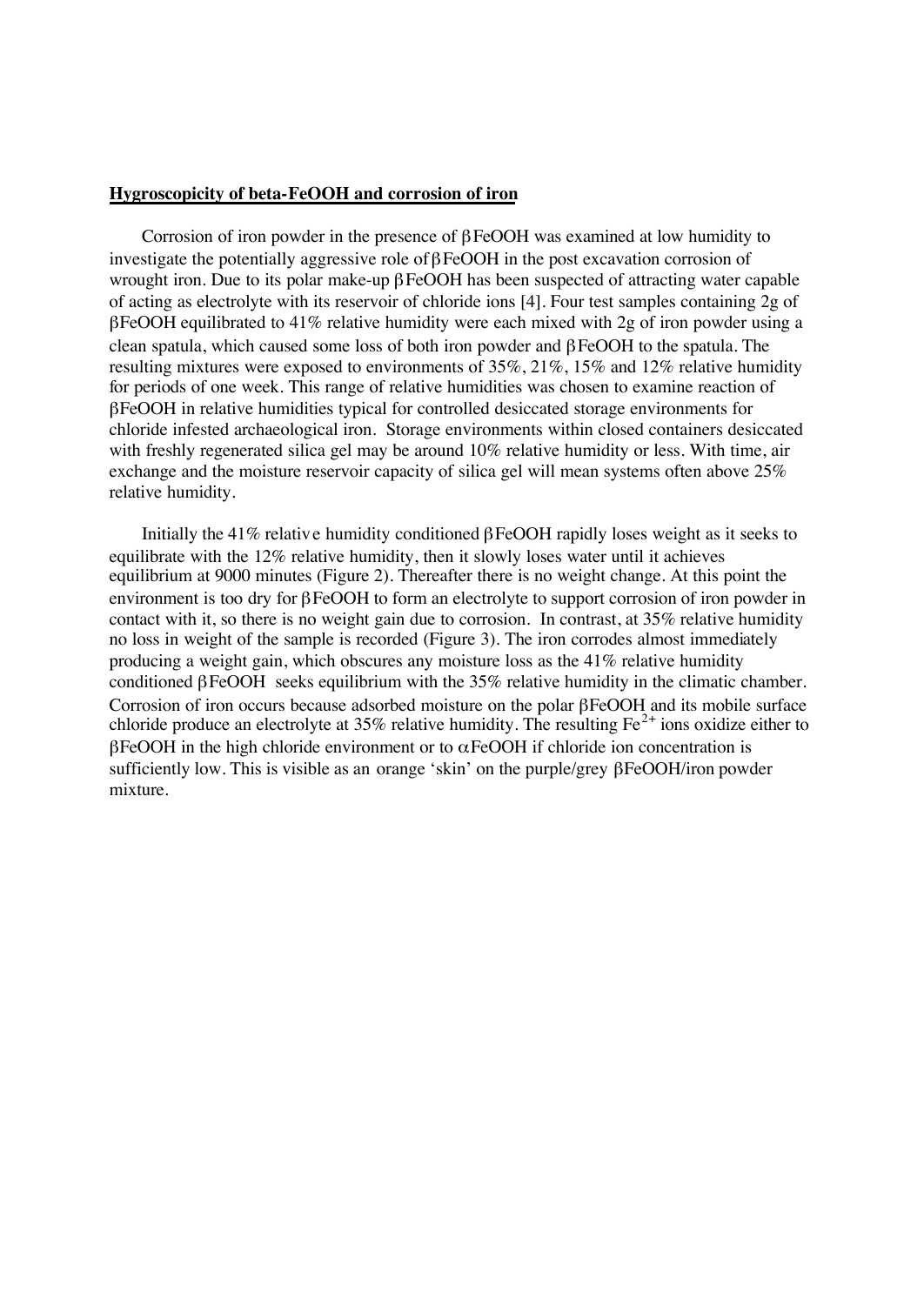

**Figure 2.** Balance reading for 2g βFeOOH (equilibrated pre-testing to 41% relative humidity) mixed with 2g of iron powder and exposed to 12% relative humidity.



**Figure 3.** Balance reading for 2g βFeOOH (equilibrated pre-testing to 41% relative humidity) mixed with 2g of iron powder and then exposed to 35% relative humidity.

At 21% relative humidity the βFeOOH /iron mixture initially shows a net weight loss, as βFeOOH loses moisture to equilibrate from 41% relative humidity to 21% (Figure 4). This masks any weight increase from iron oxidation until 3000 minutes, when weight gain from iron oxidation exceeds any possible continued weight loss from βFeOOH desiccation. The βFeOOH /iron mixture at 15% shows a similar pattern (Figure 5). Since there is more desiccation of βFeOOH and less water is available than at 21% relative humidity, iron corrosion is not recorded as a weight gain until 9000 minutes. It also produces as an observable color change .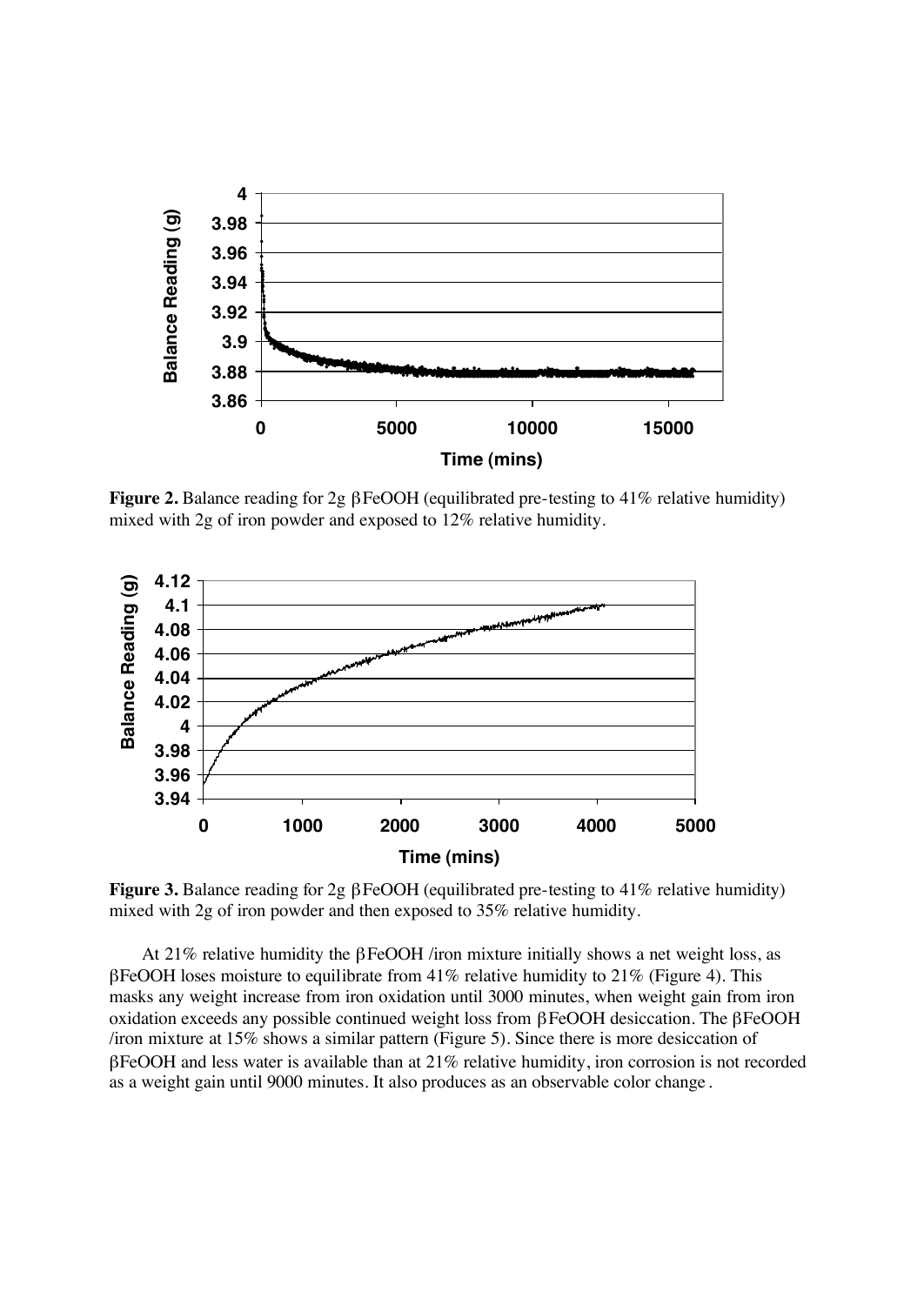

**Figure 4.** Balance reading for 2g βFeOOH (equilibrated pre-testing to 41% relative humidity) mixed with 2g of iron powder and exposed to 21% relative humidity.



**Figure 5.** Balance reading for 2g βFeOOH (equilibrated pre-testing to 41% relative humidity) mixed with 2g of iron powder and exposed to 15% relative humidity.

These tests show that βFeOOH can cause corrosion of iron in contact with it and corrosion is influenced by ambient relative humidity. At 12% relative humidity no corrosion of iron in contact with βFeOOH was detected during a 16000 minute contact time. Storage at this relative humidity will prevent βFeOOH contributing to corrosion of iron.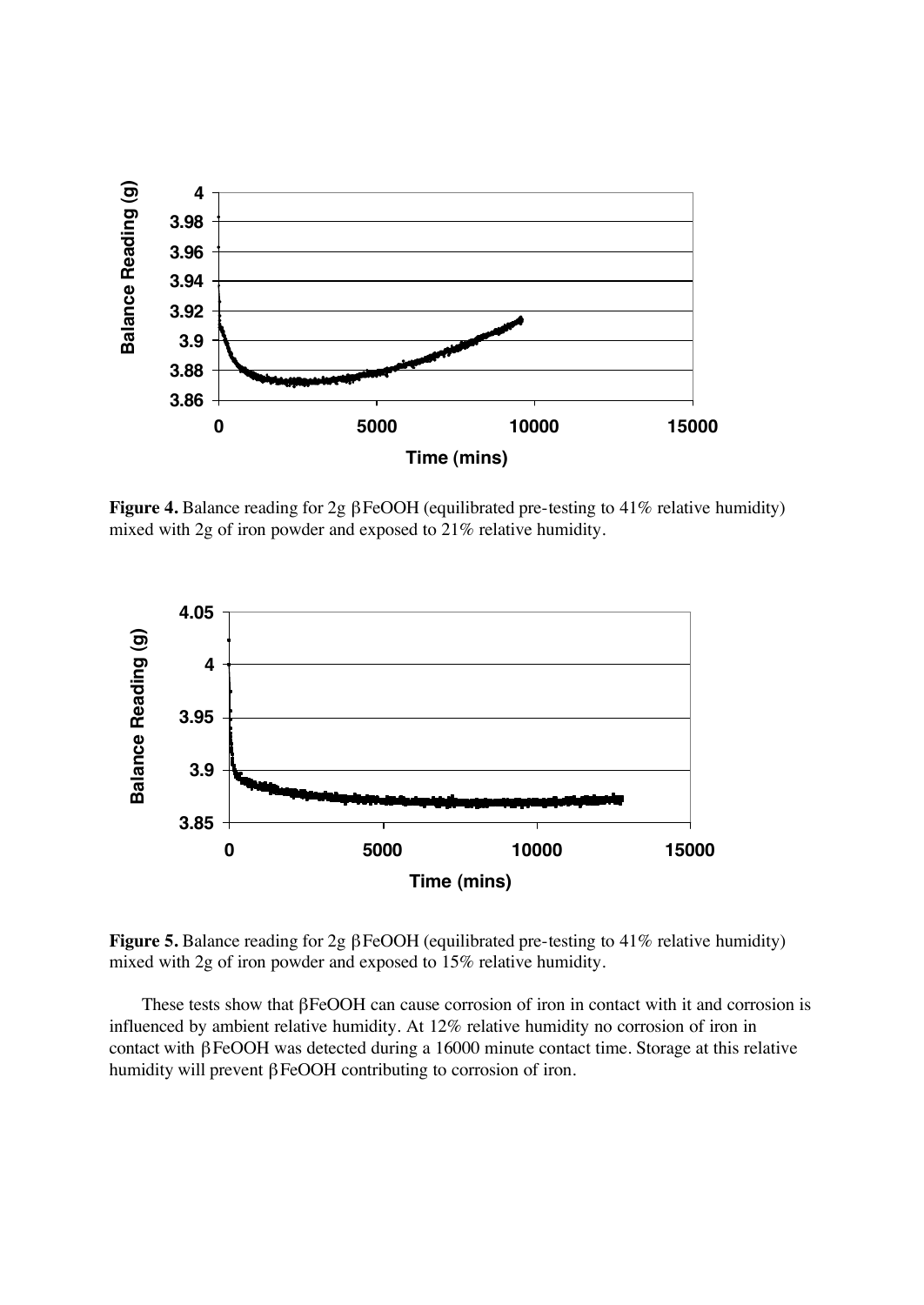#### **Washed** β **FeOOH and corrosion of iron**

Since the surface chloride and hygroscopic properties of βFeOOH cause corrosion of iron, it is necessary to determine if washing treatments used to desalinate archaeological iron [9,10] can remove this surface chloride from βFeOOH, influence its hygroscopicity and ability to corrode iron. The particular wash method examined is Soxhlet washing. This has been employed in conservation to wash chloride out of archaeological iron [10,24]. In this technique the sample is placed in a syphon-emptied Soxhlet washing chamber and is repeatedly covered with aqueous condensate at  $60^{\circ}$ C, from a reflux condenser over boiling de-ionised water. Washing lasted for 7 days, until CI ion extraction from βFeOOH ceased, as measured using a Radiometer PHM250 ion analyzer. Assay by xrd re-identified the washed sample as βFeOOHwith a very small amount of  $αFeOOH$  (Figure 6). Transformation of  $βFeOOH$  to  $Fe<sub>2</sub>O<sub>3</sub>$  in warm alkali and at elevated temperatures in aqueous systems to  $\alpha$ FeOOH is reported [14,25]. This wash technique replicates what would occur to βFeOOH in iron objects washed using the Soxhlet system.

The influence of Soxhlet- washed  $\beta$  FeOOH on iron was determined by conditioning βFeOOH to 41% relative humidity and mixing it with iron powder. This was exposed to 25% relative humidity for 20,000 minutes then to 75% relative humidity for 10,000 minutes (Figure 7). Corrosion of iron did not occur at 25% relative humidity and there was no initial dehydration of the sample. This contrasts with unwashed βFeOOH at 21% relative humidity, which exhibited both hygroscopicity and corrosion capacity (Figure 4). Loss of surface adsorbed chloride by Soxhlet washing removed the measurable hygroscopicity of βFeOOH and prevented it corroding iron in contact with it at 25% relative humidity. A small amount of residual chloride is thought to be trapped in the βFeOOH tunnel structure, where it cannot form an electrolyte. Subsequent exposure to 75% relative humidity for a significantly long time period (10,000 minutes) produced a very small weight gain, which must be due to some water absorption, but may also include some iron corrosion, although this could not be established visually or with microscopy on this occasion (Figure 7). These results suggest that surface adsorbed chloride influences moisture response of βFeOOH and its corrosive ability towards iron in contact with it.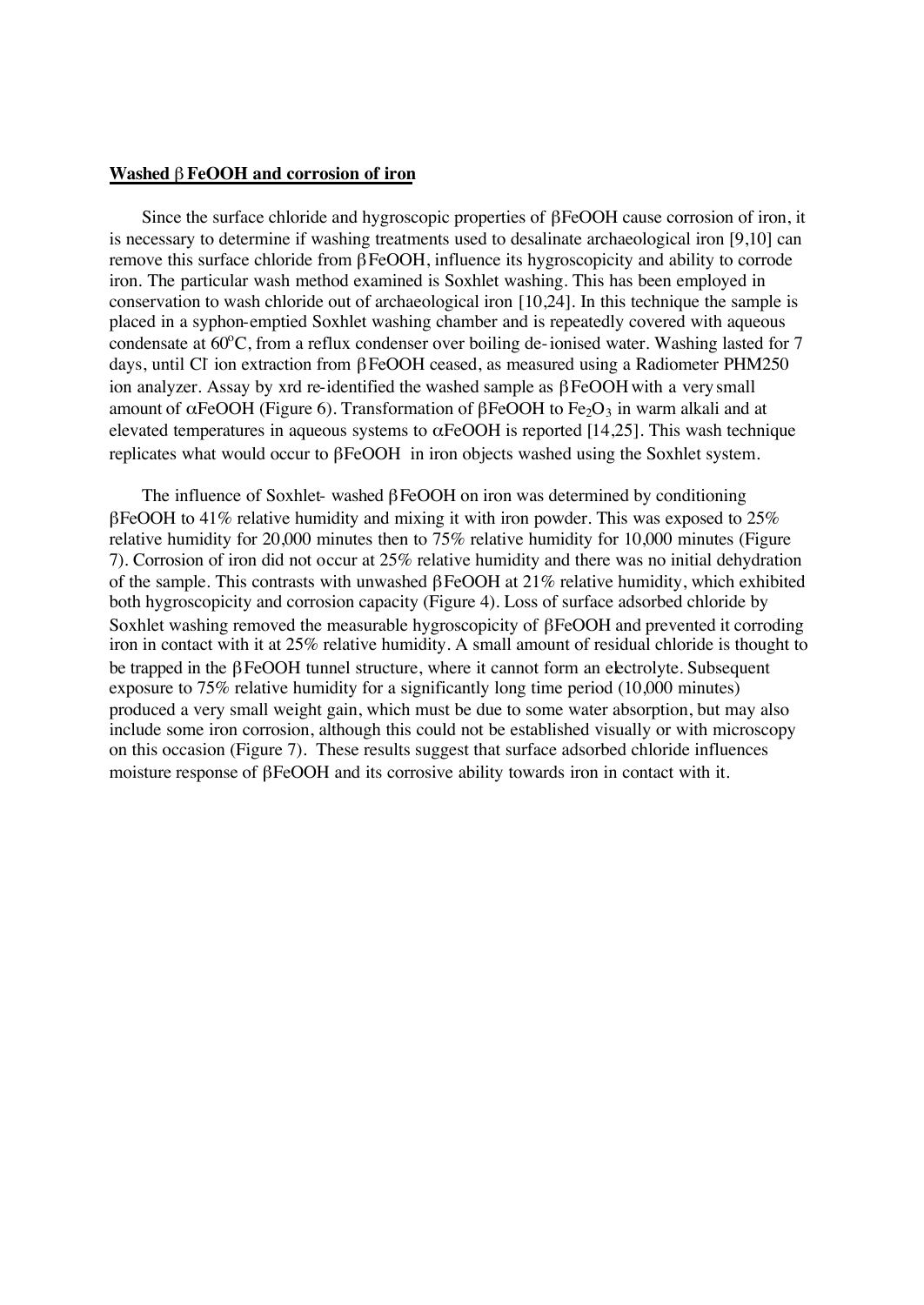

**Figure 6**. X-Ray Diffraction data for Soxhlet-washed βFeOOH. A small αFeOOH peak is visible.



**Figure 7.** (a) Soxhlet-washed βFeOOH (1g) and iron powder (1g) exposed to 25% then 75% relative humidity. (The sudden jump at 20,000 minutes is a balance phenomenon.)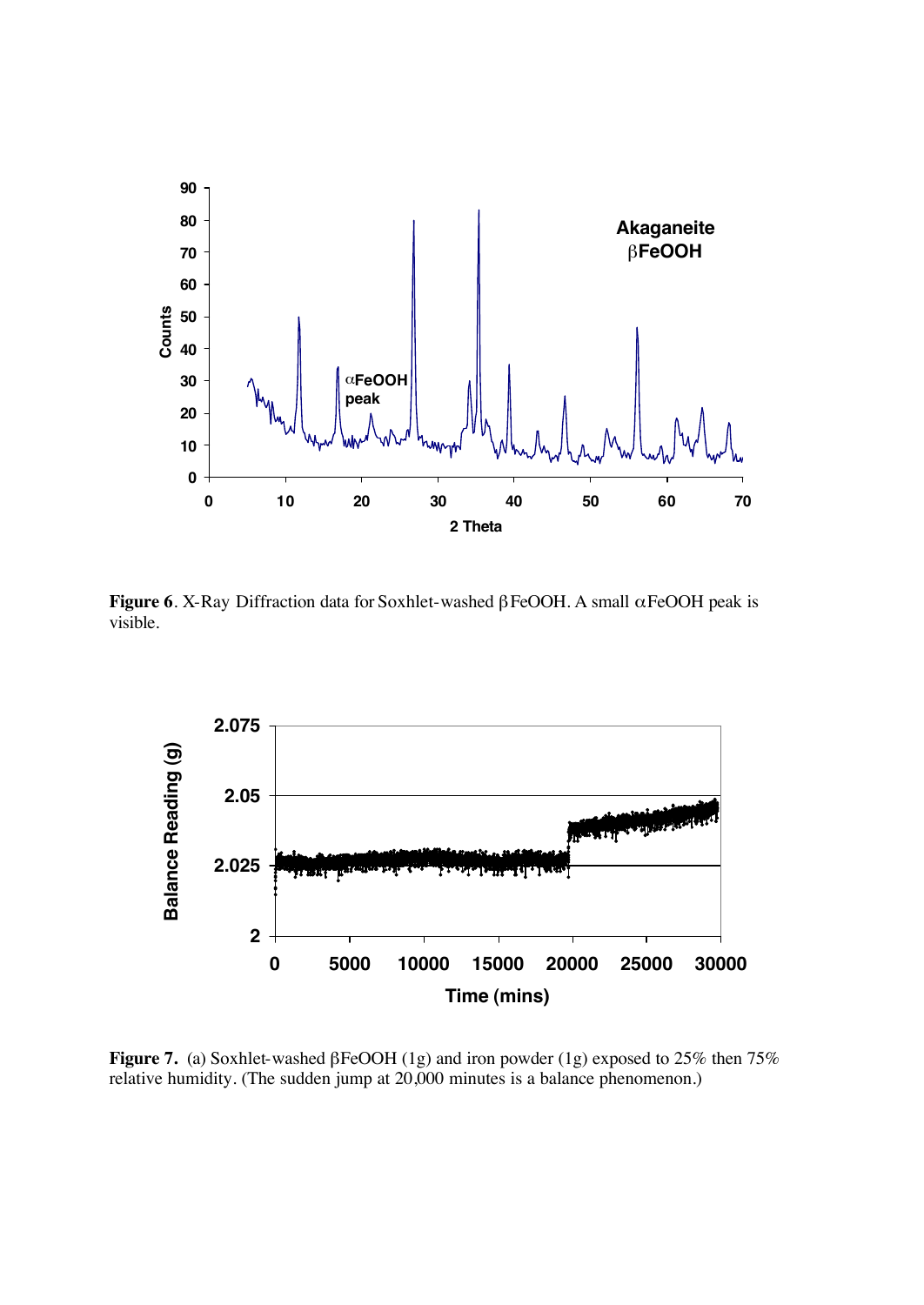#### **Metastability of beta-FeOOH**

Although the Soxhlet washed  $\beta$  FeOOH did not corrode iron at 25% relative humidity, if βFeOOH was metastable and transformed to αFeOOH, it could release chloride retained in the tunnels of its hollandite structure. These would then be free to form an electrolyte with moisture and corrode iron. In this way  $\beta$  FeOOH on washed archaeological iron objects may be initially non corrosive but will be damaging to iron in the long-term. A range of synthesised βFeOOH samples of varying age and origin were examined using FT-IR and xrd to identify any compound transformations.

βFeOOH synthesised by the iron powder/ferrous chloride method used in this paper remained unchanged at 41%RH and  $22^{\circ}$ C over a three year period. Cold washed (pH 1.9 during washing)  $\beta$  FeOOH was dried at 70°C and subsequent assay showed there to be no change in its composition. Examination of βFeOOH produced by Turgoose [4] using the iron powder/ferrous chloride method 23 years ago and stored in a glass jar, which had been repeatedly opened, was confirmed as still being 100% βFeOOH (Figure 8). Its diffraction properties were identical to the product produced and used in the research reported here (Figure 4a). No evidence of the reported βFeOOH long-term metastability of βFeOOH was detected. In addition, xrd data for Soxhletwashed (60°C)  $\beta$ FeOOH exhibited a small peak attributable to  $\alpha$ FeOOH (Figure 6).



**Figure 8.** X-Ray Diffraction data for 25 year old βFeOOH.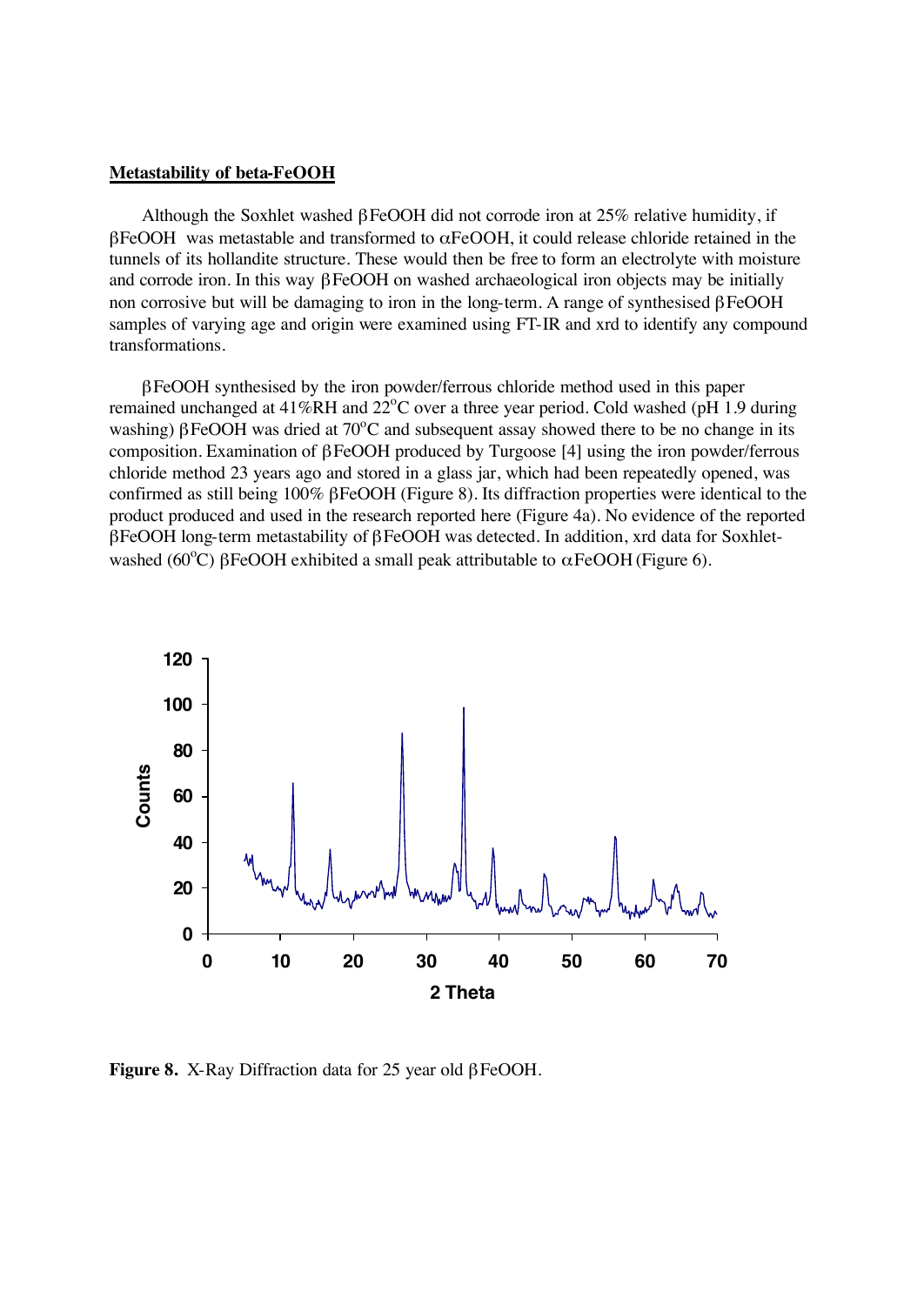

**Figure 9.** X-Ray Diffraction data for recently synthesized, unwashed βFeOOH

# **Surface adsorbed chlorides – initial results and comment**

The possibility that direct contact of iron with βFeOOH is not required for corrosion to occur was noted when a spatula was left in proximity with βFeOOH in a closed environment. An stainless steel spatula (BDH, 175mm Trulla spatua) in a desiccator, which was maintained at 41% relative humidity and contained 20g of βFeOOH on an open Petri dish, corroded without contact with βFeOOH. It grew thread like crystals, which were identified by xrd as βFeOOH with an unidentified product thought to be a nickel-substituted βFeOOH, where the nickel must derive from the steel alloy. Up to 19% nickel substitution has been recorded in βFeOOH, but 3% to 5% is the norm [18]. It is thought that excess surface chloride on  $\beta$ FeOOH provided mobility for chloride as highly corrosive vapor phase HCl. Similarly, aluminium foil was oxidised to a mixture of aluminium oxide and aluminium chloride through exposure to the vapour (probably HCl) above a ferrous ion and chloride ion-rich solution resulting from reflux-washing βFeOOH.

# **CONCLUSIONS**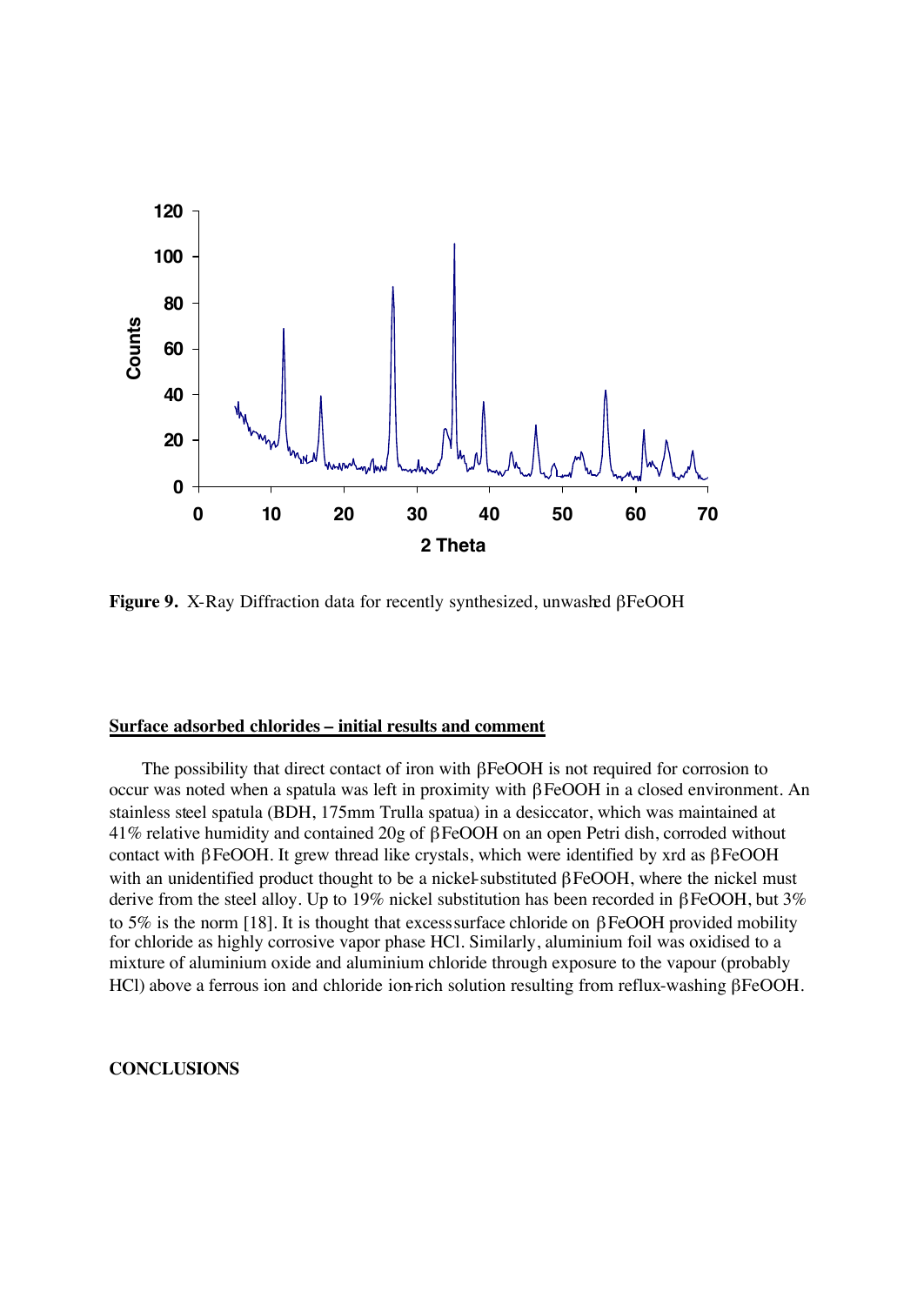Unwashed βFeOOH adsorbs moisture in response to changing relative humidity. Its surface adsorbed chloride and water together can corrode iron in contact with it. This is regulated by prevailing relative humidity. At 12% relative humidity no corrosion of iron was detected over a 166 hour period, while at 35% relative humidity it is detected in a few hours. Removal of the majority of the chloride from βFeOOH by aqueous Soxhlet washing removes its measurable hygroscopic properties at low relative humidity (25%RH) and prevents it aggressively corroding iron. At 75% relative humidity washed βFeOOH exhibits limited hygroscopicity and may corrode iron in contact with it. βFeOOH produced by the ferrous chloride and iron powder synthesis method may release acidic vapors that can cause remote corrosion of iron.

## **Future work**

The influence of a wider range of relative humidities on the corrosiveness of washed and unwashed βFeOOH is being examined, as are the effects of cycling relative humidity. Chloride extraction from βFeOOH is being monitored on a real-time basis. Transformations of βFeOOH in alkali are being investigated in relation to conservation wash methods. The effect of synthesized βFeOOH on iron in closed environments, without contact, is being tested.

## **Acknowledgements**

We gratefully acknowledge the *ss* Great Britain Trust and the curator of the ship, Matthew Tanner, for sponsoring this research; Robert Turner of Eura Conservation Ltd. for access to his reports; Dr Anthony Oldroyd Cardiff University for XRD analysis.

## **REFERENCES**

- 1. D. Neff, S. Reuger, L. Bellot-Gurlet, P. Dillmann and R. Bertholon, *J. of Raman Spec.* **35** 739-745, 2004.
- 2. D. Watkinson, *Stud. in Conservation* **28,** 85-90, 1983.
- 3. S. Turgoose, *Conservation of Iron,* ed. R. Clark and S. Blackshaw, National Maritime Museum, Greenwich, London, 1-7, 1982.
- 4. S. Turgoose, *Stud. in Conservation* **27,** 97-101 1982 .
- 5. F. Zucci, G. Morigi and V. Bertolasi, *Corrosion and Metal Artifacts*, ed. B.F. Brown NBS Special publication 479, Washington D.C., 103-9, 1977.
- 6. M. Kiyama and T. Takada, *Bull. Chem. Soc. Japan*, **45**, 1923-1924, 1972.
- 7. R. M. Taylor, *Clays and Clay Minerals* **32**, 175-180, 1984.
- 8. L. S. Selwyn, P.J. Sirois and V. Argyropoulous, *Stud. in Conservation* **44**, 217-232. 1999.
- 9. B. Knight, *Conservator,* **14**, 37-43, 1990.
- 10. D. Watkinson, *Archaeological Conservation and its Consequences,* eds. A. Roy and P. Smith, IIC London, 208-212, 1996.
- 11. N. A. North and C. Pearson, *Stud. in Conservation*, **23**, 174-86, 1978.
- 12. A. L. Mackay, *Mineralogical Magazine*, **33**, 270-280, 1962.
- 13. C. W. Childs, B. A. Goodman, E. Paterson and F.W.D. Woodhams, *Aust. J. Chem.* **33**, 15-26, 1980
- 14. R. J. Atkinson, A. M. Posner and J. P. Quirk, *Clays and Clay Minerals*, **25**, 49-56, 1977